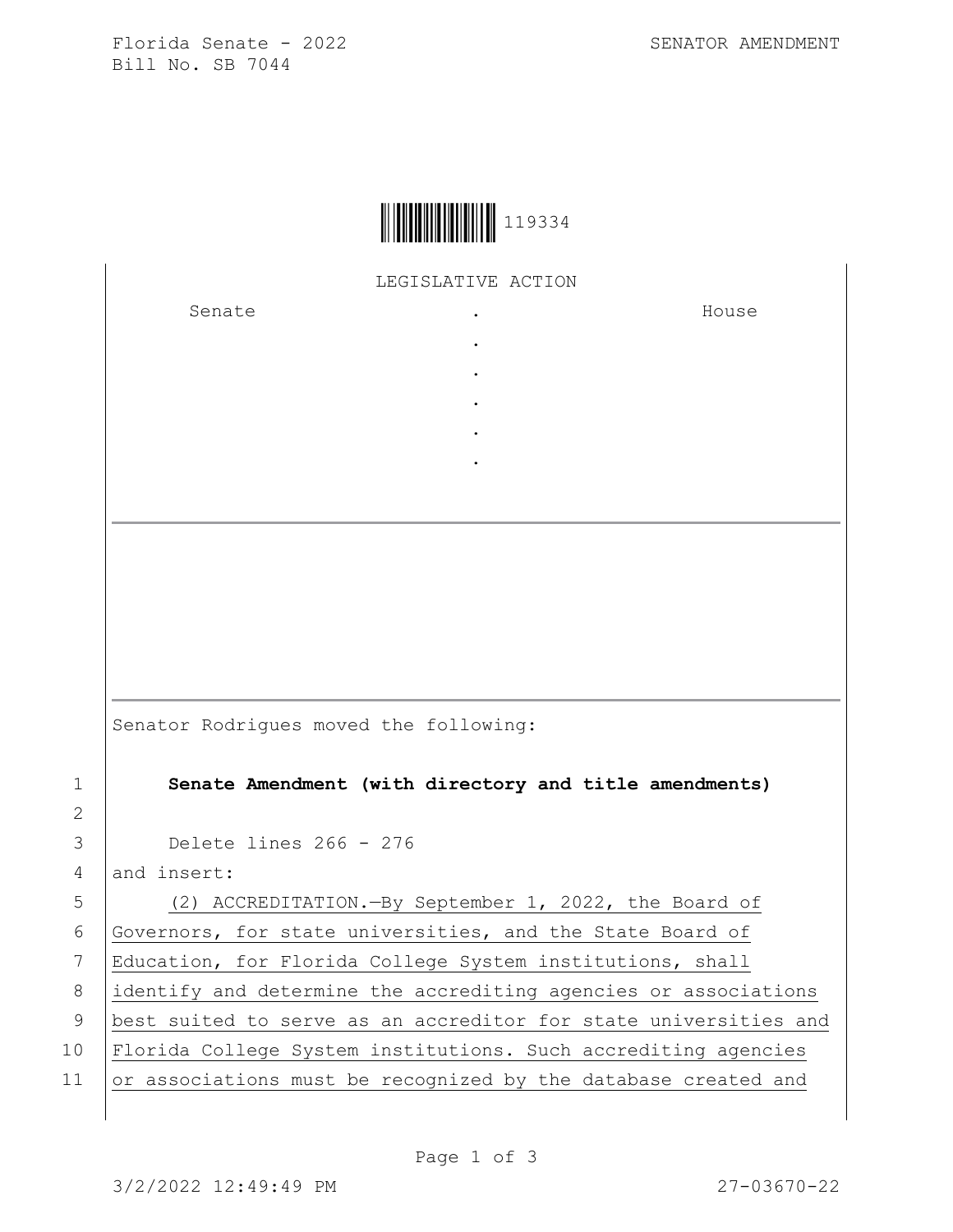Florida Senate - 2022 SENATOR AMENDMENT Bill No. SB 7044

|--|

| 12 | maintained by the United States Department of Education. A state |
|----|------------------------------------------------------------------|
| 13 | university or Florida College System institution may not be      |
| 14 | accredited by the same accrediting agency or association for     |
| 15 | consecutive accreditation cycles. In the year following          |
| 16 | reaffirmation or fifth-year review by their accrediting agencies |
| 17 | or associations, each state university or Florida College System |
| 18 | institution must seek and obtain accreditation from an           |
| 19 | accrediting agency or association identified by the Board of     |
| 20 | Governors or State Board of Education, respectively, before its  |
| 21 | next reaffirmation or fifth-year review date. The requirements   |
| 22 | of this subsection are not applicable to those professional,     |
| 23 | graduate, departmental, or certificate programs at state         |
| 24 | universities or Florida College System institutions that have    |
| 25 | specific accreditation requirements or best practices,           |
| 26 | including, but not limited to, law, pharmacy, engineering, or    |
| 27 | other similarly situated educational programs.                   |
| 28 |                                                                  |
| 29 | ====== D I R E C T O R Y C L A U S E A M E N D M E N T ======    |
| 30 | And the directory clause is amended as follows:                  |
| 31 | Delete line 259                                                  |
| 32 | and insert:                                                      |
| 33 | Section 3. Effective upon this act becoming a law, section       |
| 34 | 1008.47, Florida Statutes, is created to                         |
| 35 |                                                                  |
| 36 | ================= T I T L E A M E N D M E N T ================   |
| 37 | And the title is amended as follows:                             |
| 38 | Delete lines 18 - 27                                             |
| 39 | and insert:                                                      |
| 40 | requiring the Board of Governors and State Board of              |
|    |                                                                  |